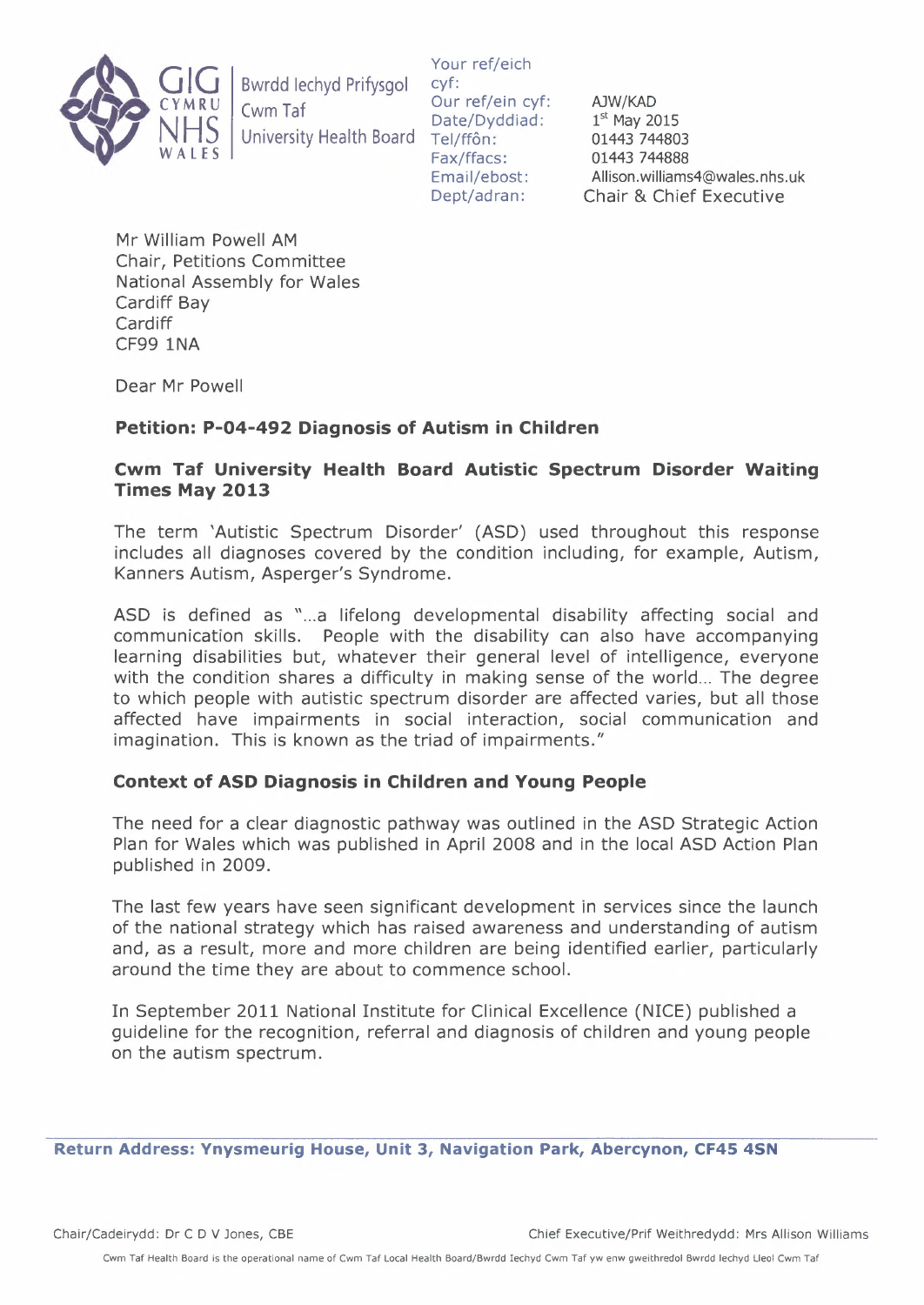This requires a clear pathway to be in place which was in line with identified local need and had been included in local action plans. Mapping of services had found that diagnosis of ASO was inconsistent, lengthy and geographically variable for children and young people across Cwm Taf and indeed the whole of Wales.

NICE and best practice indicate that diagnosis of ASO should include assessments from a range of staff including Child and Adolescent Mental Health Service (CAMHS), Paediatrics, Speech and Language Therapy (SLT), Occupational Therapy (OT) and Educational or Clinical Psychology. However, referral for assessment is reliant on a variety of other front-line professionals such as Health Visitors, Teachers, etc identifying, referring and informing the assessment process for children and young people.

In order to support and strengthen assessment across all services within Cwm Taf and to ensure consistency, 30i training has been provided to approximately 20 professionals inclusive of Therapies, Paediatrics, CAMHS and Educational Psychology. We have also provided ADOS training for 23 staff in February and March 2014. ADOS and 30i are evidence based assessment tools recommended by NICE and used locally to assess and diagnose children and young people with ASO.

ASO is not normally diagnosed at a very young age even though parents may have had concerns for some time and this is for a range of reasons:

- Problems that the child is displaying and presenting with are rarely specific to autism and therefore professionals need to ensure that they are not misdiagnosing. It would be inappropriate for non-specialists to make a diagnosis and they often do not want to 'label' the child or worry the parents unnecessarily until they have ruled out other possible diagnoses. What sometimes appears to be an apparent reluctance to diagnose autism is actually the professionals need to ensure that they get the diagnosis right.
- ASD is a complex condition which is demonstrated by the wide spectrum of difficulties that may be experienced from those at the severest end to those who are high-functioning and / or only have mild autistic traits. The child / young person should be assessed by a range of multi-disciplinary professionals (as highlighted above) in order to reach a diagnosis which will include observations of their behaviour and in order to be thorough this can be a very timely process. Clearly, the diagnosis of ASO is not just the responsibility of health as we rely on professionals from a variety of other settings, eg schools, to identify and assess the needs of these children and young people.
- Some aspects of ASO may only become more apparent as the child gets older and the extent of their problems may not become clear until, for example, they enter new social situations such as school.

Unfortunately the diagnostic process for ASO can be lengthy but this should get shorter as awareness of ASO is increased amongst the public and professionals.

## **Waiting Times across Cwm** *Tat*

Since the creation of the new Health Boards in Wales it is recognised that service delivery in the previous NHS Trusts varied. As part of our work locally to review the assessment and diagnosis process it has been highlighted that different services took the lead in different areas.

-2-